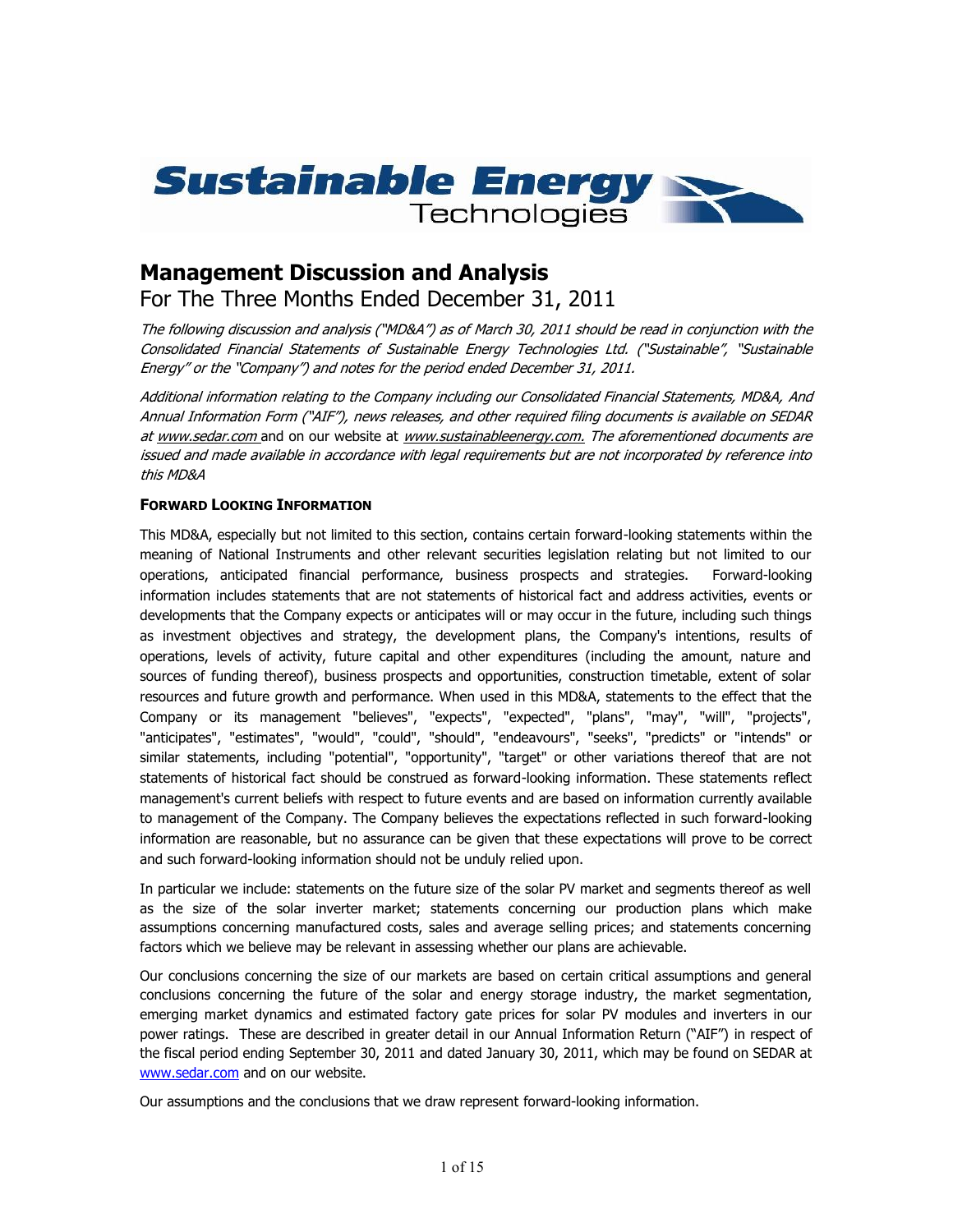While valuable in assessing our future prospects, forward-looking information is not a guarantee of future performance and involves a number of risks and uncertainties, only some of which are described herein. Many factors could cause the Company's actual results, performance or achievements, or future events or developments, to differ materially from those expressed or implied by the forward-looking information.

Should one or more of these risks or uncertainties materialize, or should assumptions underlying the forward-looking statements prove incorrect, actual results, performance or achievement may vary materially from those expressed or implied by the forward-looking information contained in this MD&A. These factors should be carefully considered and readers are cautioned not to place undue reliance on forward-looking information, which speaks only as of the date of this MD&A. All subsequent forward-looking information attributable to the Company herein is expressly qualified in their entirety by the cautionary statements contained in or referred to herein. The Company does not undertake any obligation to release publicly any revisions to forward-looking information contained in this MD&A to reflect events or circumstances that occur after the date of this MD&A or to reflect the occurrence of unanticipated events, except as may be required under applicable securities laws.

# **BUSINESS OVERVIEW: HISTORY, VISION AND STRATEGY, AND CORE BUSINESS**

A detailed overview of Sustainable Energy business, including a summary of our history, business strategy, industry outlook, and core business is provided our MD&A dated January 30, 2012 for the fiscal year ended September 30 2011 and in our Annual Information Form ("AIF") for that year. Our MD&A and AIF may be found, together with all our public documents, at www.sedar.com.

## **CHANGE FACTORS INFLUENCING OUR BUSINESS**

On March 22, 2012 Ontario announced new and much lower feed in tariffs as expected to reflect lower module prices across the board. Our early analysis and early customer feedback is that the prices will sustain an active market in the Province and we are seeing an increase in demand although reduced tariffs will put pressure on labor costs and installer margins resulting in some consolidation of the business.

We are adjusting our strategy for Ontario to move towards a model which integrates our inverter into pre assembled packages or kits consisting of the inverter racking wiring and other DC side peripherals. The result is a lower cost lower risk system for the customer which eliminates 90% of on-site labour.

The change in feed in tariffs in Germany and the positive spread between the cost of solar electricity and grid pricing appears to be accelerating interest in distributed energy storage for smaller solar PV systems. We are seeing interest in our battery management capability from energy management system suppliers in Germany but also in the US based on our higher efficiencies and lower cost. IMS Research a London based research firm estimates demand for inverters with energy storage functionality at 2.5GW/yr. in 2015. With current pricing, this represents an addressable market of approximately \$1B per year.

## **MANAGEMENT'S DISCUSSION OF OPERATIONS**

Achieving profitability continues to be our highest priority. We have a profitable product which is yielding an average 26% margin even in low volumes, and we have achieved our goal to reduce operating cost by 50% for 2011 levels without impacting operational integrity. We have significantly increased manufacturing yields at the Guelph facility which now has an immediate production capacity of 800 units per month. This is easily scalable to double that amount with a minimal capital investment in production test equipment.

We are in a position to certify our 3<sup>rd</sup> generation ("STX") platform which replaces 4 semi-custom transformers with a single off the shelf transformer. This will reduce cost by an estimated 20% and further reduce our breakeven point.

Volumes for Q1 were in line with expectations. Quarterly sales revenues for Q1 were 1,011,215 with gross margins averaging 24%.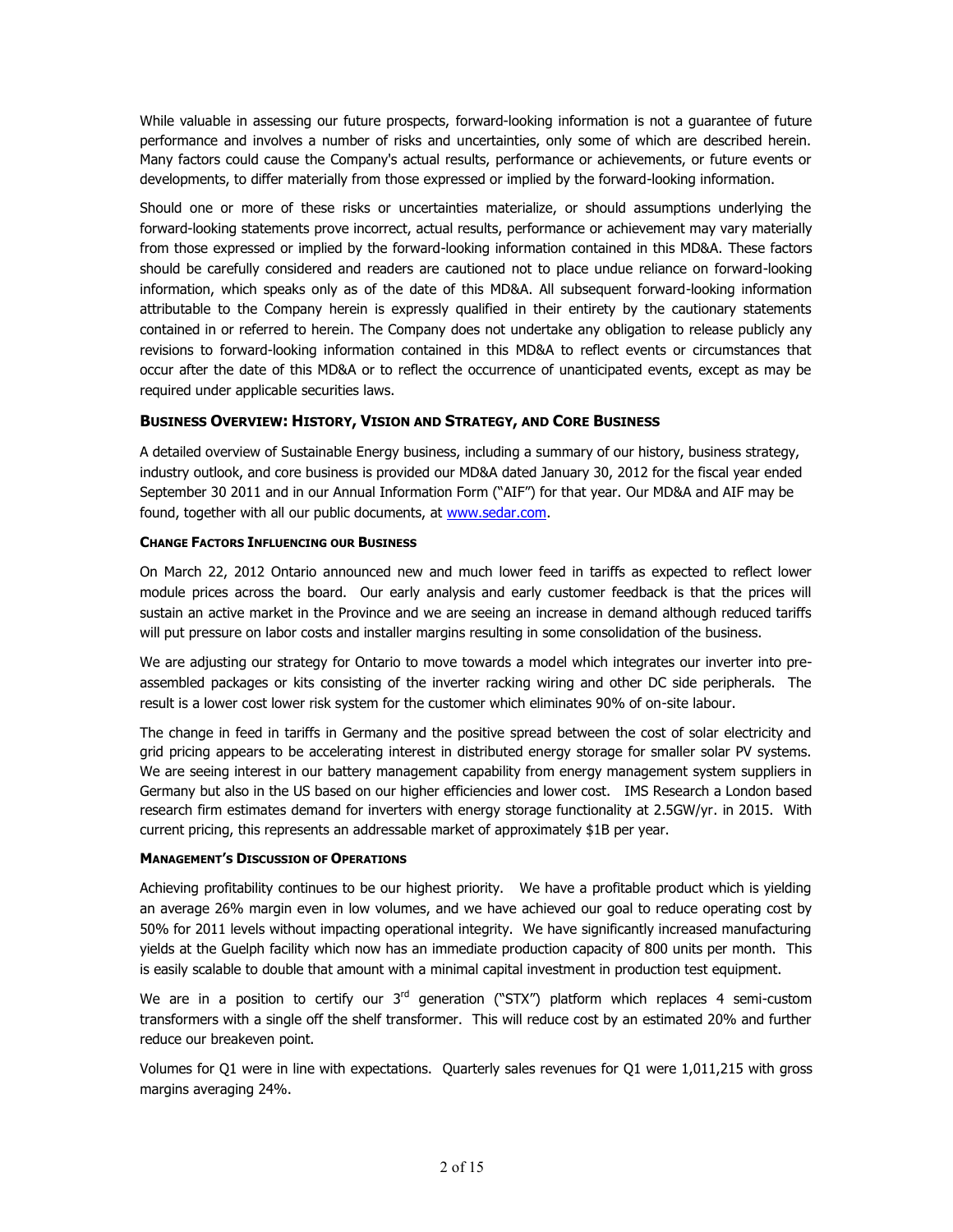Although we shifted our sales and marketing focus to the US following the unexpected slowdown of the Ontario market in Q3 2011 we missed the selling cycle which typically runs from January to July.

During Q1, we launched a rebranded inverter under PARALEX<sub>TM</sub> as planned at Solar Power International in Dallas Texas where it attracted good interest. We are now seeing demand from integrators in the US to integrate the PARALEX inverter into kits or factory assembled systems targeting smaller ground based community and agricultural systems. Demand is driven by the added flexibility in system design and the safety of extra low voltage due to concerns about owner occupier liability for high voltage systems.

We are currently shipping more than 200 units per month and Q2 sales are expected to be up slightly from Q1. Margins on the inverters are averaging 23% although each sale yields an average 87% cash contribution to the business as we liquidate component inventories.

Most of our sales are currently into the US and to tenKsolar (www.tenksolar.com) or its principal US distributor, Stuart C Irby for utilization in the high performance RAIS Wave system. During Q2 tenKsolar completed a second round of financing with Hanwha Solar and Hanwha Solar is partnering with tenKsolar to market the RAIS WAVE system in Asia launching product for the Japanese market at PV Expo Japan, the world's leading B2B exhibition and technical conference in the photovoltaic industry. We expect that this will lead to certification of the inverter for Japan and an inevitable partnership to manufacture and distribute the PARALEX inverter in Japan.

## **2012 PRIORITIES AND OUTLOOK**

Our highest priorities today are to increase volumes in North America and to increase revenues and contribution per sale. We have achieved our operational targets and positioned our product in the main markets. We are adjusting our strategy to achieve these goals within the limits of resources currently available to us.

We believe that Ontario will be an important market for Sustainable Energy for the next  $12 - 18$  months. We have a presence there and relationships with the leading system integrators in each of the four quadrants of the Province. With reduced feed in tariffs there is greater pressure to increase revenues per installed watt and our parallel design enables system oversizing that can yield 30% more energy per installed watt than competitive systems in the small system (<10kW) market.

As noted earlier, we are adjusting our strategy towards a model which integrates our inverter into pre assembled packages or kits consisting of the inverter racking wiring and other DC side peripherals. The benefit to our customer is a lower cost, lower risk system which eliminates 90% of on-site labour.

Pre-marketing of the concept has been very positive and we will shortly announce our plans to bring this concept to the market. We estimate this market somewhere between 50MW and 80 MW in calendar 2012.

In the US we are already following a similar strategy although in this case we are seeking to sell only the inverter and potentially DC side peripheral products to partners which will undertake the marketing and carry the first level of customer support. We are targeting system integrators focused on where safety is an important sale criterion. These include agricultural applications, ground based community power systems schools and recreational areas.

During Q2, we entered into a national distribution agreement with Affiliated Distributors ("AD"), North America's largest distributor group. AD's Electrical Supply Division is the single largest group or chain in thee electrical industry in North America with over 155 leading independent electrical distributors and 34 of the 100 largest electrical distributors in the U.S. Our plan is to market into this network to identify and secure our ideal partners in each region.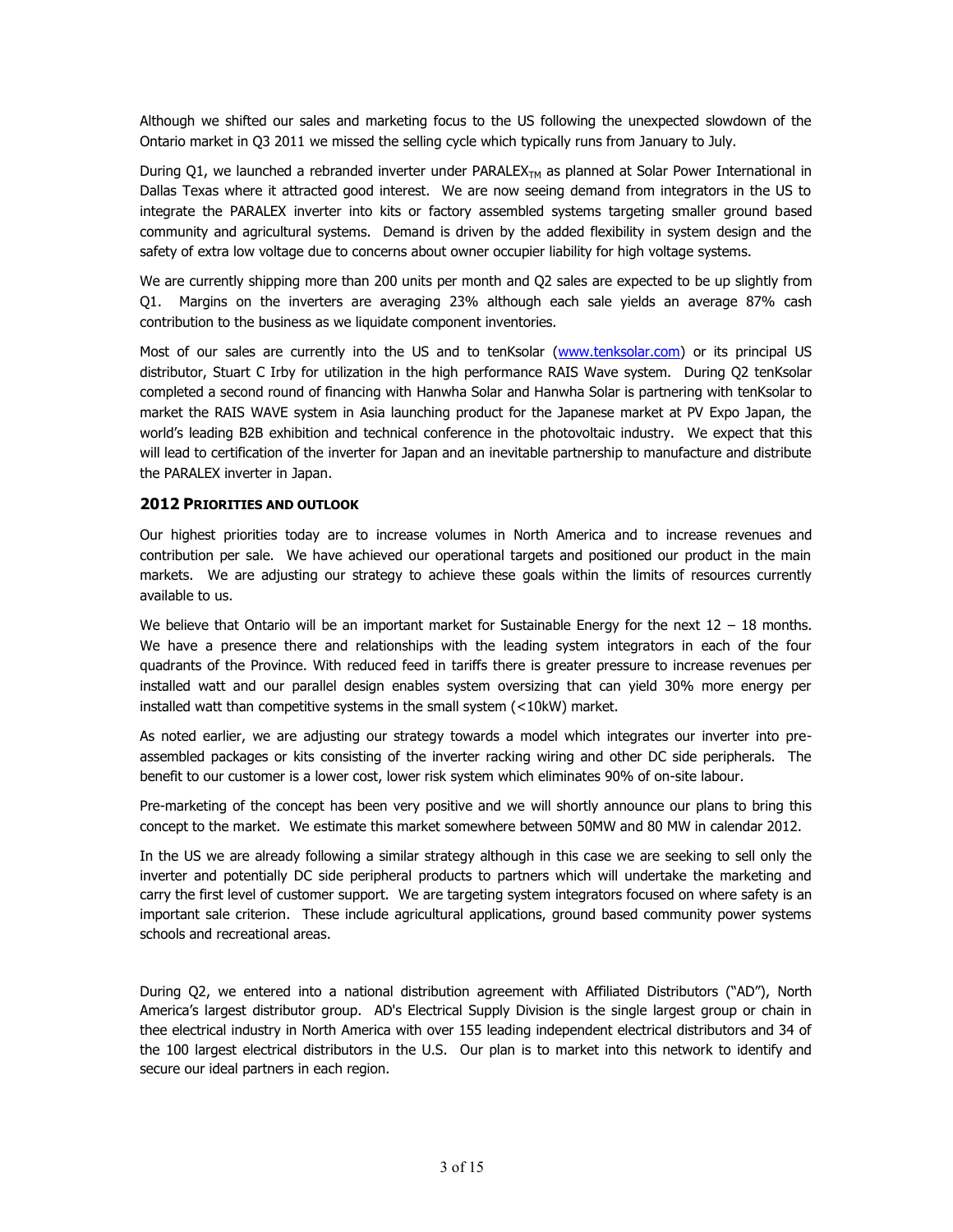## **Future Growth Opportunities**

We are devoting limited resources to positioning our technology for future growth markets:

We are satisfied that we have the lowest cost power optimization solution for high efficiency thin film modules and we are working with an industry leader to demonstrate a low cost approach which significantly reduces the balance of system cost and maximizes design flexibility for rooftops and building facades. Success in this initiative has the potential to make our technology the industry standard for building integrated thin film systems. We are targeting an OEM model where the module manufacturer or large integrators package our inverter and the module in a "kit" for easy integration into building systems.

Energy storage is emerging as a very substantial opportunity and has the potential to define the future of the company. As renewable energy increases its penetration of the overall energy supply, there is increased demand for energy storage to smooth out fluctuations caused by the intermittent nature of renewable energy and to store solar energy produced during off peak demand for higher value use at other times of the day. Energy storage is also a critical part of emerging micro-grids which are used to supply higher quality firm power to installations (often military installations) with the power grid supplying standby power.

Grid interactive energy storage along with fuel cells represents the "sweet spot" for our technology. In these applications we have a clear and material competitive advantage in efficiencies and cost over any other alternative in sight. Given the emerging nature of the market there is an opportunity to make the technology an industry standard for smaller (<50kW) distributed energy storage systems.

## **Inverter Industry Pricing**

Demand for grid interactive inverters tracks growth in the solar industry. According to IMS Research demand for inverters will grow to more than \$9B per year in less than 3 years from slightly more than \$6.7B in 2011. Significantly IMS Research sees no prospect of the kind of price compression seen on the module side of the business. To the contrary increased demand for grid interactive functionality and differentiation may increase inverter prices according to IMS Research. This is our experience in the US where we believe we are able to maintain our current pricing model for 2012.

## **Liquidity**

Liquidity continues to be our major challenge. The completely unforeseeable slowdown in Ontario significantly impacted operating cash flow and delayed our positive cash flow threshold by almost one year. While we are on track to achieve quarterly profitability within the year the margin for error is slim.

#### **SUMMARY OF SIGNIFICANT ACCOUNTING POLICY CHOICES OR CHANGES UNDER IFRS**

The Company's significant accounting policies have been disclosed in note 4 of the condensed consolidated financial statements.

As disclosed in note 2 to the December 31, 2011 condensed interim consolidated financial statements, the financial statements represent the Company's initial presentation of the financial performance and financial position under IFRS for the period ended December 31, 2011 in conjunction with the Company's annual consolidated audited financial statements to be issued under IFRS as at and for the year ended September 30, 2012. As a result, the interim condensed consolidated financial statements have been prepared in accordance with IFRS 1, First-time Adoption of International Financial Reporting Standards and with IAS 34, Interim Financial Reporting, as issued by the IASB. Previously, the Company prepared its interim and annual consolidated financial statements in accordance with Canadian GAAP.

IFRS 1 requires the presentation of comparative information as at the October 1, 2010 transition date and subsequent comparative periods as well as the consistent and retrospective application of IFRS accounting policies. Note 24 to the condensed interim consolidated financial statements provide information about the transition from pre-transition GAAP to IFRS.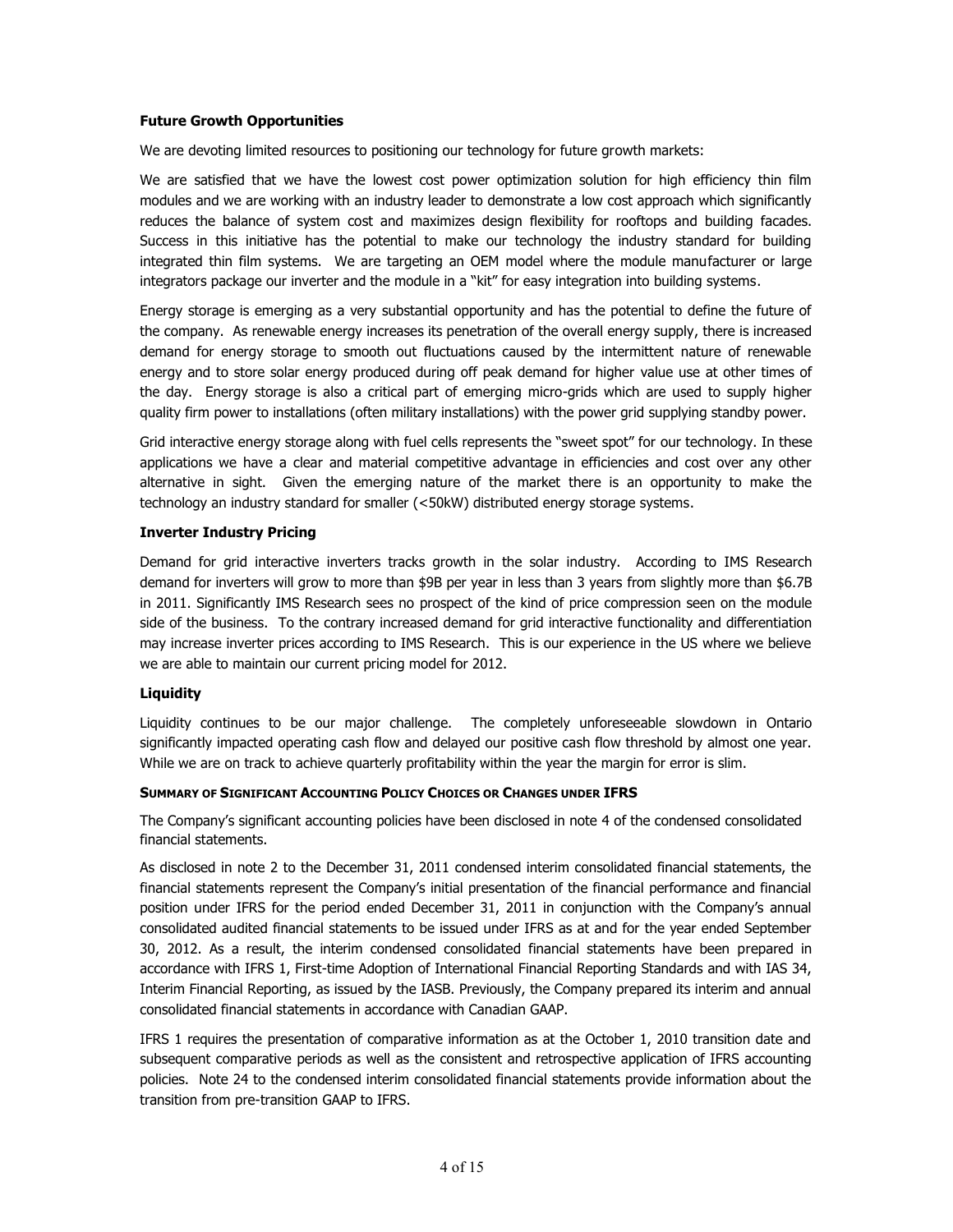The most significant impacts of IFRS upon conversion were within the areas of share-based payments, and foreign currency translation. The effects and adjustments required to the Company's statement of financial position as a result of the transition to IFRS are discussed below.

|                                    | <b>Accounting Policy</b><br><b>Difference</b>                                                                                                                                                                                                                                                                                                                                                                                                                                                                                                                                                                                                                                                             | October 1, 2010<br><b>Balance Sheet Impact</b>                                                                                                                                                                                                                                                                                                                                                                                                                                                                                             | September 30, 2011<br><b>Balance Sheet Impact</b>                                                                                                                                                                                                                                |
|------------------------------------|-----------------------------------------------------------------------------------------------------------------------------------------------------------------------------------------------------------------------------------------------------------------------------------------------------------------------------------------------------------------------------------------------------------------------------------------------------------------------------------------------------------------------------------------------------------------------------------------------------------------------------------------------------------------------------------------------------------|--------------------------------------------------------------------------------------------------------------------------------------------------------------------------------------------------------------------------------------------------------------------------------------------------------------------------------------------------------------------------------------------------------------------------------------------------------------------------------------------------------------------------------------------|----------------------------------------------------------------------------------------------------------------------------------------------------------------------------------------------------------------------------------------------------------------------------------|
| Share-Based<br>Payments            | IFRS does not permit the<br>recognition of the expense<br>associated with share-based<br>payments to be recognized<br>on a straight-line basis as<br>was permitted under<br>Canadian GAAP.<br>Instead IFRS requires<br>forfeitures be estimated and<br>recognized on the grant<br>date and revised<br>prospectively in subsequent<br>periods for actual<br>experiences; while under<br>Canadian GAAP forfeitures<br>of awards could be<br>recognized as they<br>occurred.                                                                                                                                                                                                                                 | Under IFRS 1, an entity has<br>the option to apply IFRS 2<br>only to equity instruments<br>granted after November 7,<br>2002 and which are unvested<br>as at January 1, 2010. The<br>Company applied this elective<br>exemption upon adoption to<br>IFRS on January1, 2010.<br>The application of IFRS 2 for<br>stock-based payments for<br>unvested equity instruments<br>as at October 1, 2010 was a<br>\$286,257 increase to the<br>share based payment reserve<br>and a corresponding<br>decrease to deficit as at<br>October 1, 2010. | The application of IFRS 2<br>during the 2011 fiscal<br>year-end resulted in a<br>\$96,557 decrease in share<br>payment reserve and a<br>\$96,557 increase to the<br>net loss for the year and<br>deficit as at September<br>30, 2011                                             |
| Foreign<br>Currency<br>Translation | Under IAS 21, 'The Effects<br>of Changes in Foreign<br>Exchange Rates', an entity's<br>functional currency is the<br>currency of the primary<br>economic environment in<br>which it operates.<br>The functional currency for<br>the Company's foreign<br>operation is translated to<br>Canadian Dollars on<br>consolidation using the<br>current method whereby all<br>assets and liabilities are<br>translated at the closing<br>rate at the end of the<br>reporting period.<br>Under Canadian GAAP, the<br>Company classified its<br>foreign operations as<br>integrated foreign<br>operations and used the<br>temporal method of<br>translation whereby<br>monetary items on the<br>balance sheet were | Under IFRS 1, an entity has<br>the option to deem the<br>cumulative translation gains<br>or losses at the date of<br>transition to IFRS to be zero.<br>The Company applied the<br>elective exemption upon<br>adoption to IFRS. As a result<br>a \$571,990 decrease to<br>deficit at October 1, 2010<br>and a corresponding<br>decrease of \$569,921 to<br>development costs and<br>\$2,069 to capital assets were<br>recorded to restate opening<br>deficit for cumulative<br>translation losses as at<br>October 1, 2010.                 | The application of IAS 21<br>during the 2011 fiscal<br>year-end decrease in<br>development costs of<br>\$477,010, \$2,315<br>decrease capital assets,<br>\$307,419 decrease in the<br>deficit, and negative<br>\$171,906 addition to<br>foreign currency<br>translation reserve. |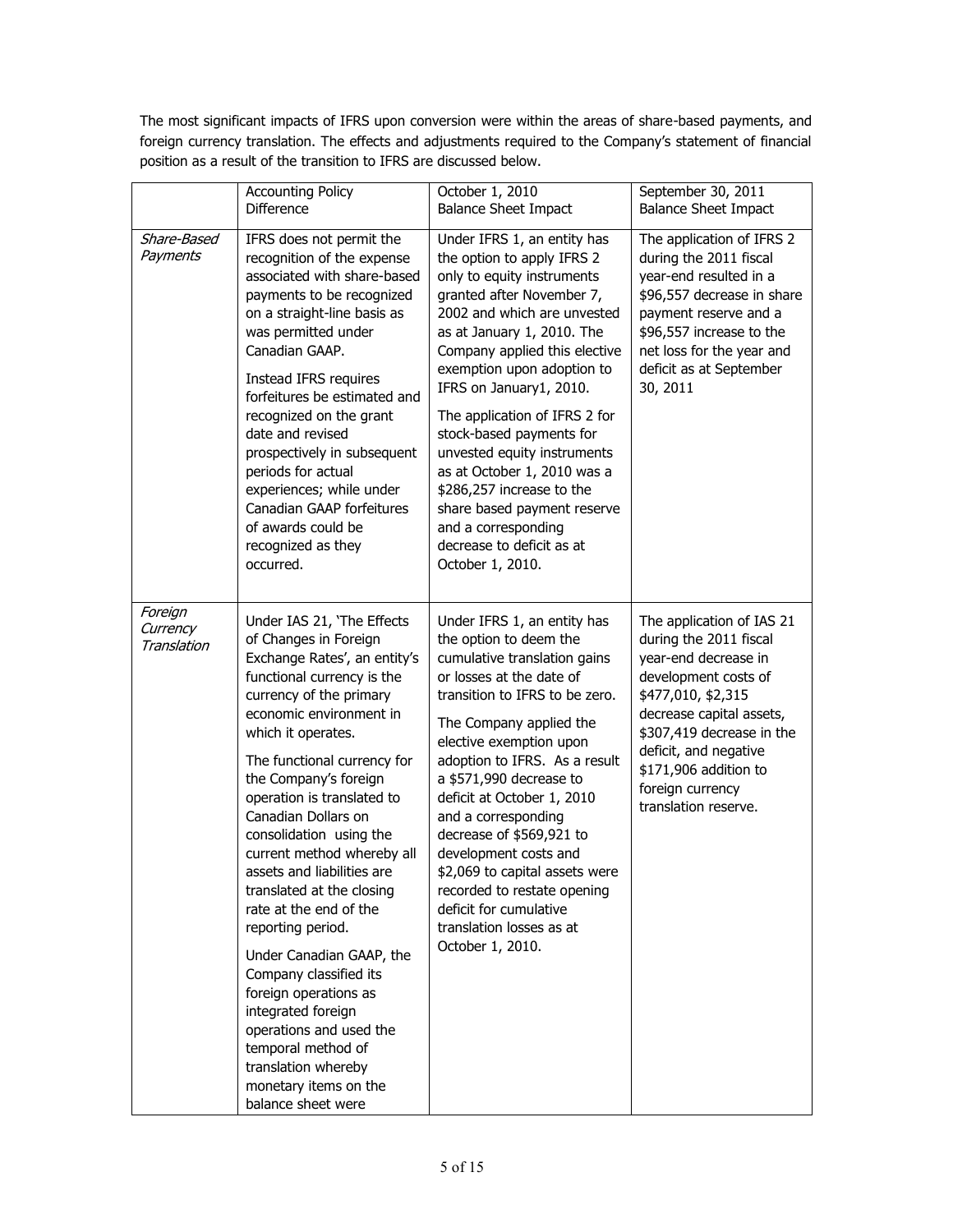| translated at the prevailing |  |
|------------------------------|--|
| exchange rate at the end of  |  |
| the reporting period and     |  |
| nonmonetary items were       |  |
| translated at the exchange   |  |
| rates prevailing at the      |  |
| transaction dates.           |  |

## *MANAGEMENT DISCUSSION OF FINANCIAL RESULTS*

The Company's significant accounting policies have been disclosed in Note 4 of the condensed interim consolidated financial statements.

#### *Net loss and comprehensive Loss*

The Company recorded a Net Loss for the quarter ended December 31, 2011 of \$1,570,074 compared with \$2,499,393 for the quarter ended December 31, 2010, a decrease of \$929,319. Adjusting of non-cash items the net loss was \$864,793 by comparison to \$1,798,889 for the same period in 2010.

## *Revenue and Gross Margin*

Revenues for the quarter ended December 31, 2011 were \$1,011,215 compared to \$994,465 for 2010. The increase in sales revenues reflects the successful launch of our  $2<sup>nd</sup>$  generation solar inverter platform and sales to tenKsolar and its principal distributor under a supply agreement entered into at the end of Q2, 2011.

Total costs of sales for the quarter ended December 31, 2011 totaled \$774,589 to yield an overall gross margin of \$236,626 or 23% of total revenues. As noted earlier, we expect margins to materially improve as we continue to reduce the cost of the inverter product through technological change and the realization of higher operating efficiencies under the restructured supply chain and manufacturing model.

## *Operating Costs*

- We reduced annual engineering and product development costs by \$408,800 from \$630,621 in fiscal 2011 to \$221,821 for fiscal 2012. The savings reflects completion of the core product platform and a shift in the engineering focus to product support and product cost reduction. We reduced operating costs by \$188,149 from \$469,319 in fiscal 2011 to \$281,170in fiscal 2012. Cost reductions reflect a restructuring in manufacturing and sales and operations planning leading to a reduced head count and greater operating efficiencies under the Company's new Sales and Operations Planning process. This was achieved with no loss in productivity
- We reduced general and administrative costs including stock based compensation by \$426,377 from 940,105 in Q1 2011 to \$513,728 for Q1 2012. General and administrative ("G&A") expense consists primarily of salaries, benefits and overhead expenses including those related to corporate maintenance charges, occupancy, professional fees investor relations fees and travel for all personnel.
- We increased our investment in sales and marketing by \$56,627 to \$211,972 for the quarter ended December 31 2011, compared to \$155,345 for fiscal 2011. .

We continue to cut operating costs in 2012. Our target for the end of Q2 is to have our monthly operating costs the \$300,000 – \$350,000 range.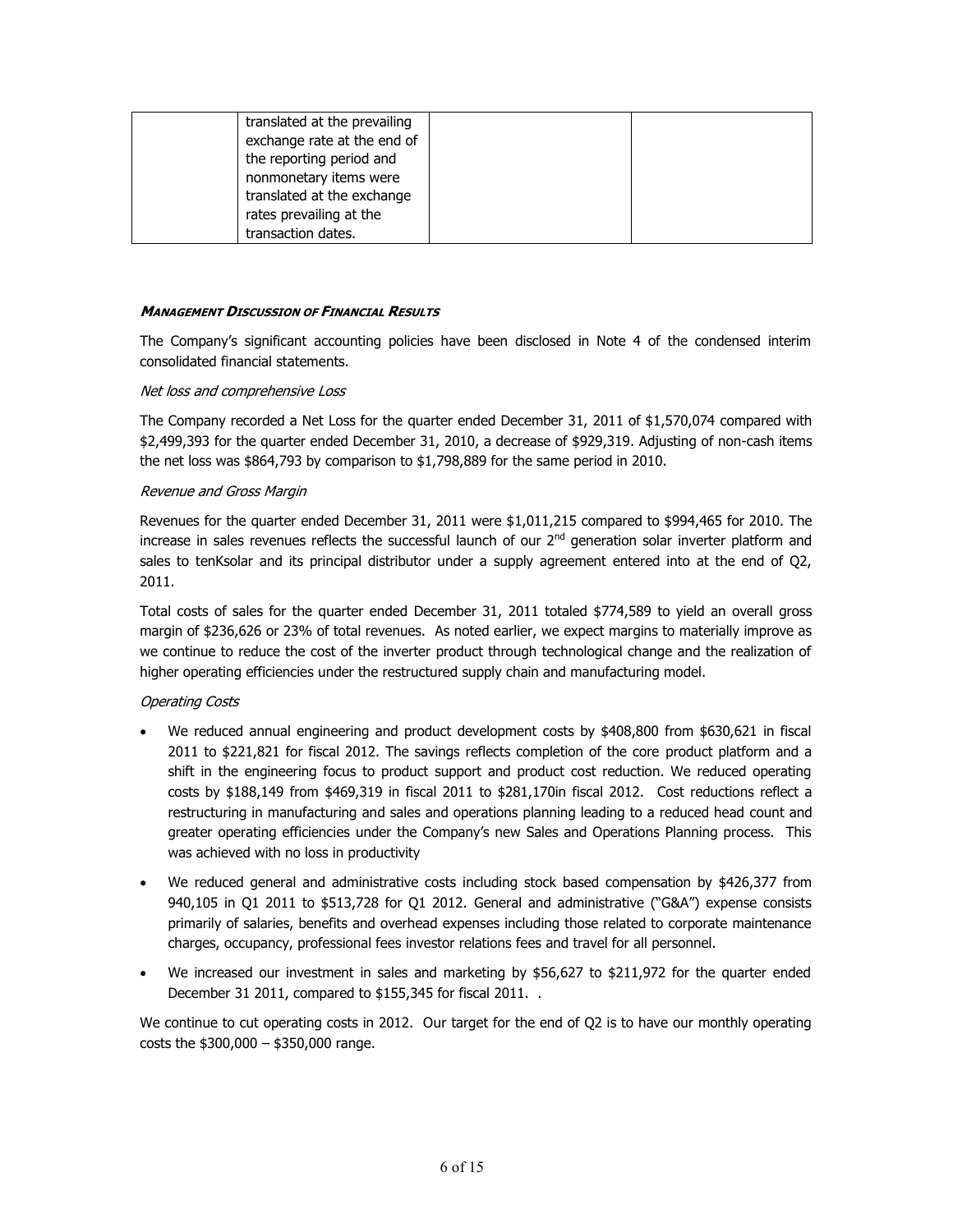# *Amortization*

Amortization of development costs was \$69,200 for the quarter compared to 48,181 in the previous period. The amortization of capital assets for the quarter ended December 31, 2011 was \$36,506 compared with \$61,700 for 2010.

# **Financial Costs**

Most of the financial costs recognized in the year are non-cash, in that the cost is accrued, but is not paid. Non cash interest reported in respect of the Energy Northwest Obligation was \$65,569 for the quarter ended December 31, 2011. There is not agreement on whether interest should be compounded or calculated on a simple interest basis. Although we have legal advice that the interest payable is calculated as simple interest, the matter is not entirely free from doubt and we have chosen to show the higher amount until the issue is resolved and this does not reflect an acknowledgement on our part that the higher amount is payable.

Calculated on a simple interest basis, the interest accrual to Energy Northwest would have been \$6,714 for the quarter. Calculated on a simple interest basis the current amount owing to Energy Northwest at December 31 2011 was approximately \$449,800 by comparison to 1,393,056 if interest is compounded.

In addition, Energy Northwest is entitled to a royalty equal to 1% of revenues realized by SEL in respect of the sale of products incorporating the intellectual property developed under the agreement. SEL has licensed the intellectual property to SES and STGLP in exchange for a royalty equal to 4% of gross sales revenues realized by them. SEL does not however have product sales and no royalty is accrued. Were a royalty to be accrued it would represent 0.04% of gross sales realized by the Company.

Dividends accreted on the First Preferred Shares were converted to common shares on the conversion of Series 7 Class B and Series 9 preferred shares during the three months. This conversion amounted to \$2,659 and was charged to financing costs.

Accounting standards require that the Company treat the several series of First Preferred Shares as debt, since there is an obligation to redeem the First Preferred Shares in cash 5 years after the date of issue. The amount of debt recognized on the balance sheet is determined by discounting the estimated payment of dividends and principal at a rate that reflects the yield that one might expect for a 5 year, 8% term preferred share issued by the Company without a conversion feature.

## *Foreign Exchange*

Our contract manufacturing is priced in U.S. dollars, as is the custom in the electronics industry but our sales are priced in Canadian dollars, Euros and US dollars. As a result we are exposed to fluctuations in the Canadian dollar value relative to the U.S. dollar and the Euro. We do not hedge these exchange risks and have no plans to do so until our volumes are more stable.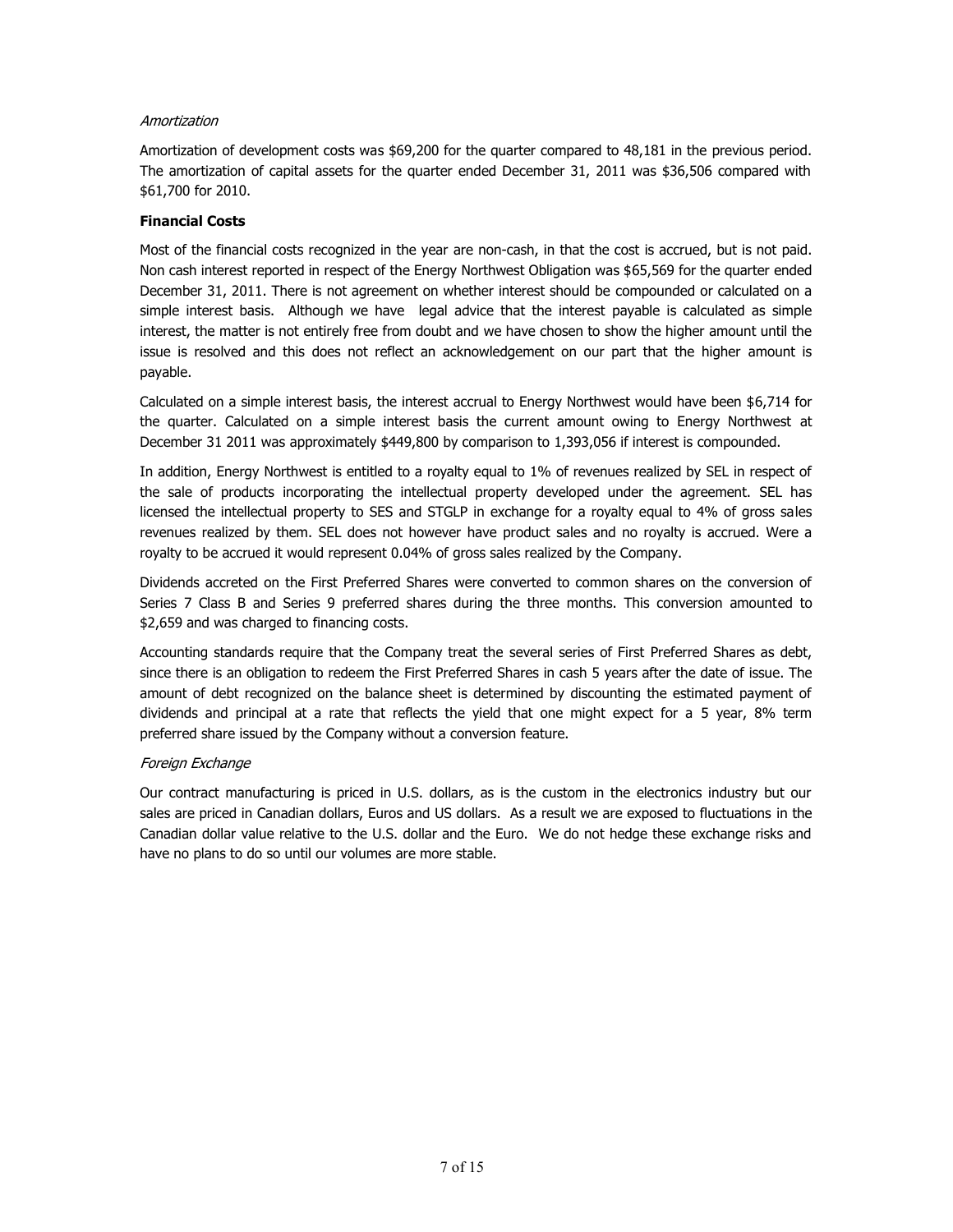# *Summary of Quarterly Results*

As at December31, 2011:

|                        | 2012        | 2011       |             |             | 2010        |             |             |             |
|------------------------|-------------|------------|-------------|-------------|-------------|-------------|-------------|-------------|
|                        | Qtr 1       | Qtr 4      | Qtr 3       | Qtr 2       | Qtr 1       | Qtr 4       | Qtr 3       | Qtr 2       |
| Revenues               | 1,021,225   | 2,902,766  | 1,135,015   | 725,016     | 1,003,296   | 737,968     | 829,667     | 44,292      |
| Net (loss)             | (1,570,074) | (720, 037) | (1,749,445) | (2,044,125) | (2,602,712) | (2,667,639) | (2,781,096) | (2,889,211) |
| Per share<br>– basic   | (0.01)      | (0.01)     | (0.01)      | (0.01)      | (0.01)      | (0.01)      | (0.02)      | (0.02)      |
| Per share<br>- diluted | (0.01)      | (0.01)     | (0.01)      | (0.01)      | (0.01)      | (0.01)      | (0.02)      | (0.02)      |

\*Only Q1 2012 is calculated under IFRS. The remaining quarters are calculated under Canadian GAAP

## *Summary of Annual Information*

|                         | 2012         | 2011          | 2010          |
|-------------------------|--------------|---------------|---------------|
|                         |              |               |               |
| Revenues and Gains      | 1,021,225    | 5,766,093     | 2,140,320     |
| Net (loss)              | (1,570,074)  | (7, 116, 319) | (11, 226, 32) |
| Per share $-$ basic     | (0.01)       | (0.04)        | (0.07)        |
| Per share - diluted     | (0.01)       | (0.04)        | (0.07)        |
| <b>Total assets</b>     | 6,117,977    | 7,400,018     | 7,525,423     |
| Non-current liabilities | $\mathbf{0}$ | 0             | 0             |
| Declared dividends      | $\mathbf{0}$ | 0             | 0             |

The 2012 revenue (representing 1 Quarter) is comprised of \$1,011,215 product sales and \$10,010 interest and other revenue. The 2011 revenue (representing 4 Quarters) is comprised of \$3,867,910 product sales, \$1,887,074 gain on preferred shares and \$11,109 interest and other revenue.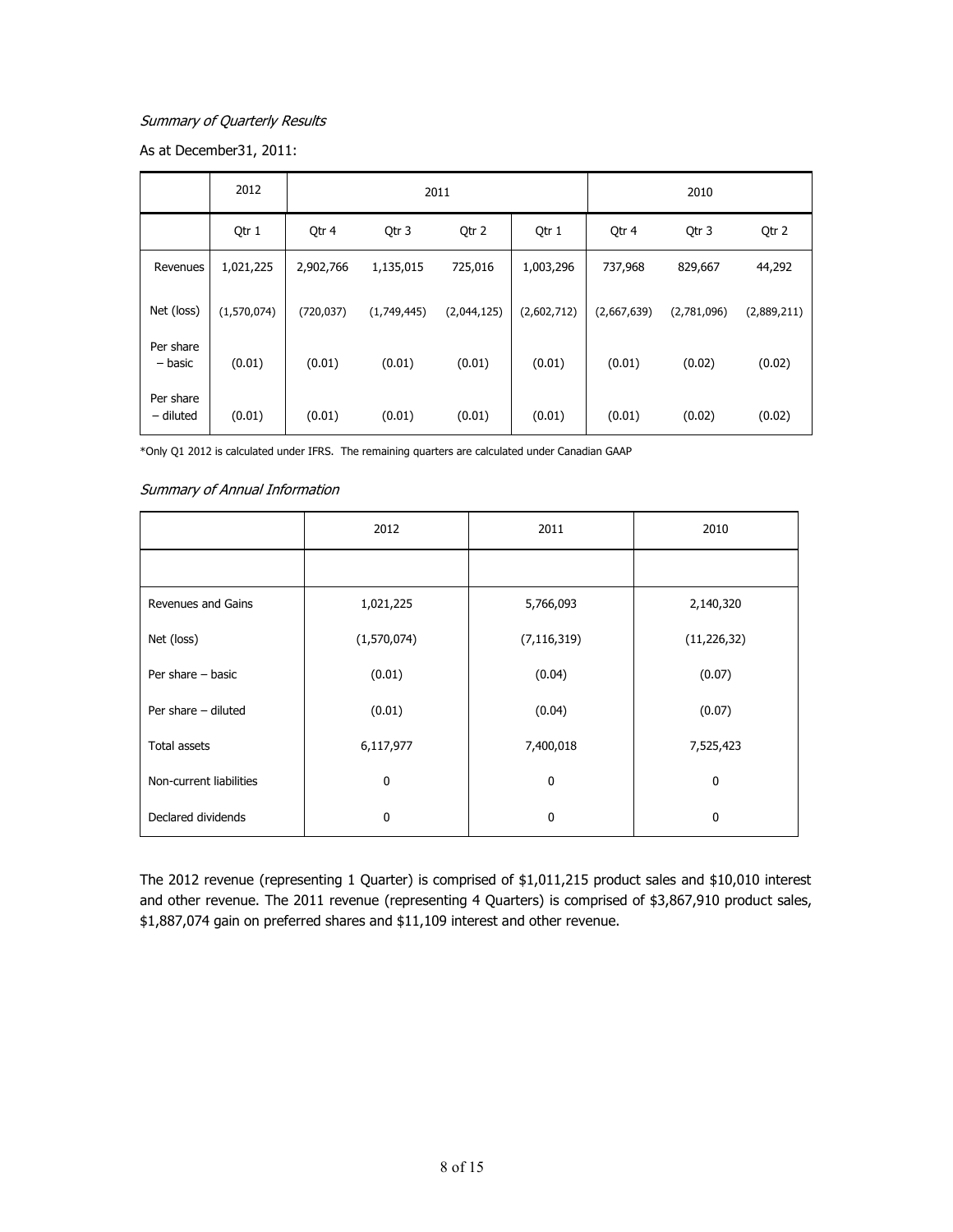# *Summary of expenses*

The following tables set forth the breakdown of the major components of the various departments within the Company.

# *Product development*

|                          | Q1 2012 | Fiscal 2011 | Fiscal 2010 |
|--------------------------|---------|-------------|-------------|
| Salaries and consultants | 128,424 | 489,167     | 859,065     |
| Consumables              | -       | 105,624     | 648,197     |
| Travel                   | 6,460   | 12,261      | 31,538      |
| Other                    | 17,737  | 130,696     | 64,555      |
| Amortization             | 69,200  |             |             |
| Total                    | 221,821 | 737,748     | 1,603,355   |

\*Only 2012 is calculated under IFRS. Fiscal 2011 and 2012 are calculated under Canadian GAAP

#### *Operations*

|                          | 2012    | Fiscal 2011 | Fiscal 2010 |
|--------------------------|---------|-------------|-------------|
| Salaries and consultants | 199,522 | 947,369     | 1,272,858   |
| Consumables              | 2,782   | 21,844      | 111,037     |
| Travel                   | 2,335   | 59,430      | 129,074     |
| Freight and storage      | 62,708  | 403,939     | 520,285     |
| Other                    | 13,823  | 171,671     | 154,900     |
| Total                    | 281,170 | 1,604,253   | 2,188,783   |

\*Only 2012 is calculated under IFRS. Fiscal 2011 and 2012 are calculated under Canadian GAAP

## *Sales and marketing*

|                          | Q1 2012 | Fiscal 2011 | Fiscal 2010 |
|--------------------------|---------|-------------|-------------|
| Salaries and consultants | 112,190 | 1,184,809   | 610,622     |
| Travel                   | 15,307  | 182,794     | 358,893     |
| Marketing                | 56,087  | 408,787     | 563,006     |
| Other                    | 28,388  | 198,516     | 4,790       |
| Total                    | 211,972 | 1,974,907   | 1,537,312   |

\*Only 2012 is calculated under IFRS. Fiscal 2011 and 2012 are calculated under Canadian GAAP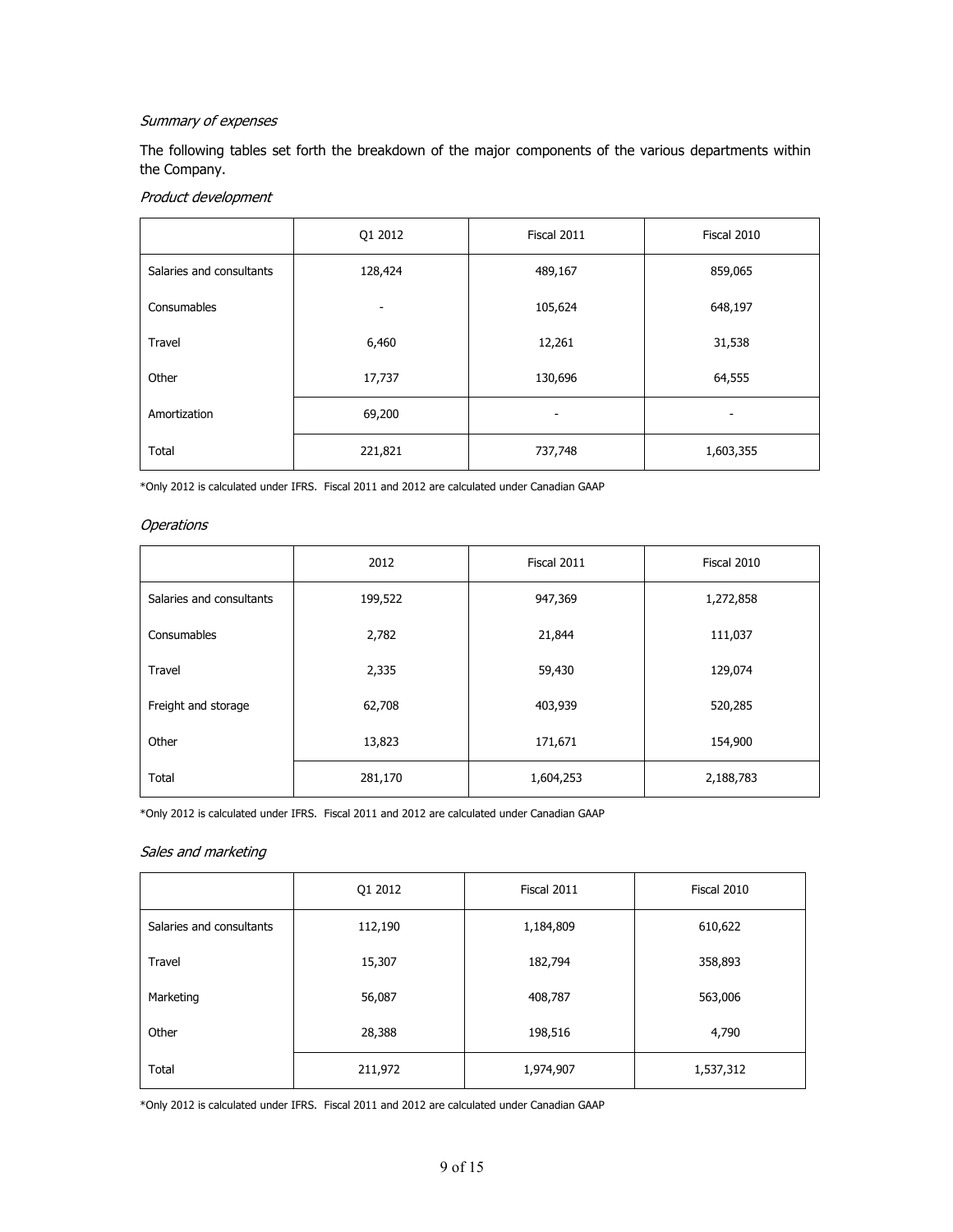## *General and administration*

|                          | Q1 2012 | Fiscal 2011 | Fiscal 2010 |
|--------------------------|---------|-------------|-------------|
| Salaries and consultants | 89,676  | 912,144     | 1,409,876   |
| Stock based compensation | 26,751  | 393,483     | 474,650     |
| <b>Travel</b>            | 7,186   | 80,659      | 331,665     |
| Bad debts                |         | 237,254     | 1,598       |
| Rent                     | 67,487  | 279,332     | 234,621     |
| Audit & accounting fees  | 91,899  | 102,000     | 130,476     |
| Patent attorney fees     |         | 113,115     | 28,450      |
| Legal fees for financing | 18,9193 | 85,381      | 74,865      |
| Other professional fees  |         | 33,750      | 98,301      |
| Other                    | 145,237 | 223,073     | 480,426     |
| Amortization             | 36,507  |             |             |
| Total                    | 483,662 | 2,460,191   | 3,311,009   |

\*Only 2012 is calculated under IFRS. Fiscal 2011 and 2012 are calculated under Canadian GAAP

## *Cash Flow Used in Operations*

Cash flow used in operations for the quarter ended December 31, 2011 was \$775,922, compared to \$2,598,062 for the same period in 2011. Revenues increased \$17,929 while gross margin increased \$114,673 for the year ended September 30, 2011.

# *Liquidity and Capital Resources*

Liquidity, as measured by working capital, was \$2,072,353 at December 31, 2011 by comparison to \$1,970,327 at September 30, 2011. The components comprise cash and cash equivalents of \$225,072 finished product inventory totaling \$772,542 component inventory totaling \$2,514,751, prepaid expenses and deposits in the amount of \$75,432 which are mainly with component suppliers and accounts receivables and advances in the amount of \$981,129. Accounts payable and accrued liabilities at December 31, 2011 were \$1,156,201 down from \$1,393,176 at September 30, 2011. These are mainly owing to suppliers of components and sub-assemblies.

With support from Doughty Hanson in the form of a Standby Equity Commitment the Company has secured an operating line with HCBC Canada in the amount of \$1.5 million. As of December 31, 2011 the Company's operating line was \$1,121,690**.** The loan is subject to certain covenants, including covenants to maintain certain financial ratios. There is uncertainty concerning the calculating the ratios and the Company was not in compliance on December 31 2011 and may not be in compliance as of today pending clarification. The Company is negotiating clarification and changes as required to ensure compliance.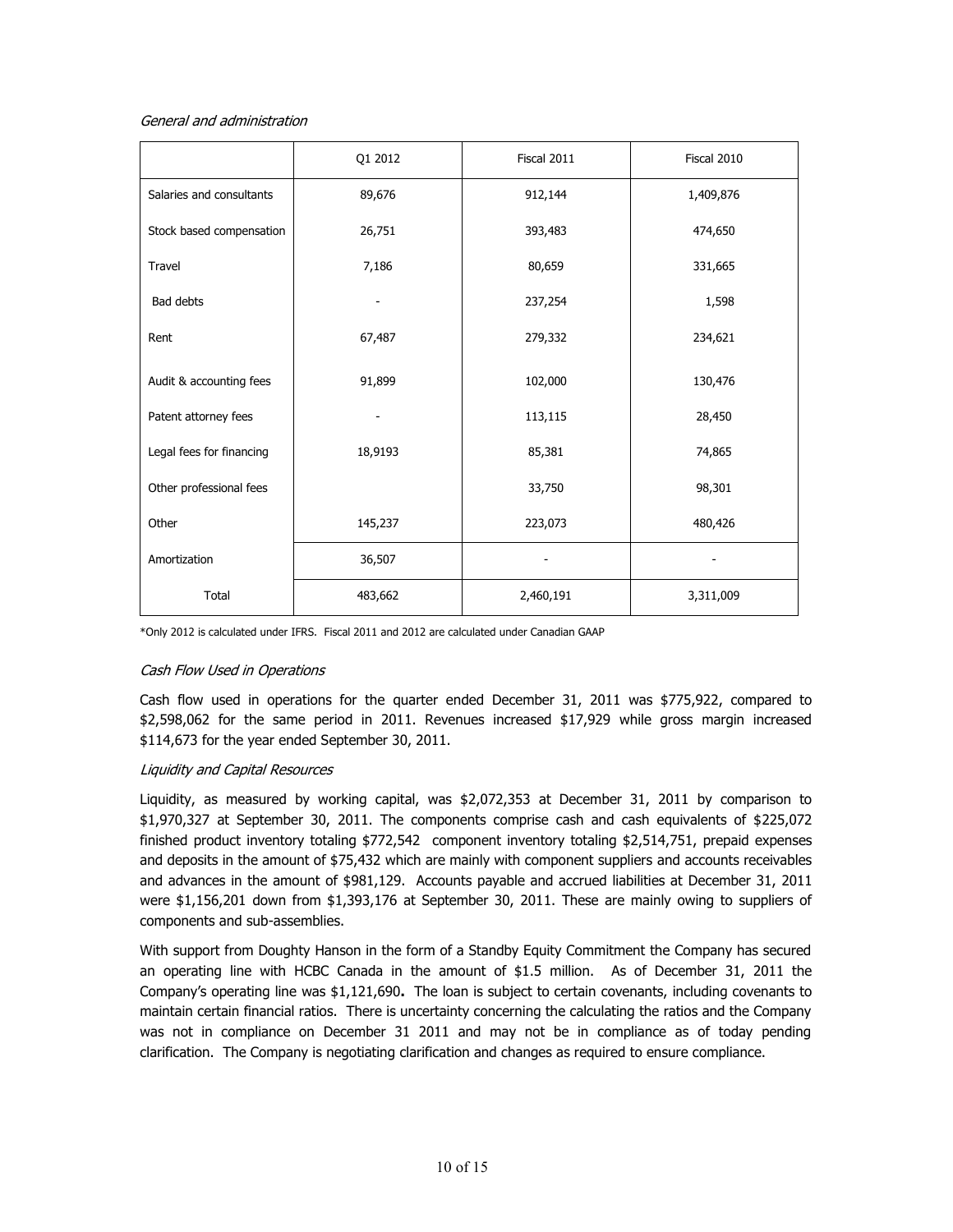The Company raised \$2,266,999 through an equity unit offering in March and April 2011 through the issuance of common shares at \$0.14 per share. Each unit was comprised of one common share and one half of one common share purchase warrant at \$0.20 with an expiration date of two years.

The Company has secured a second Standby Equity Commitment with Doughty Hanson for \$1,500,000 in October 2011. At this time there have been 50,000 Series 11 Preferred shares and 50,000 Series 12 Preferred Shares issued for total draw-downs of \$1,000,000 Each Series matures five years and one day after issuance. The Company issued 6,347,826 additional warrants as compensation for the Standby Equity Commitment at a price of \$0.115 per share for a period of one year. The Series 11 Preferred shares are convertible at \$0.115. In approving the issue the TSX Venture Exchange requires that The Series 12 Preferred Shares be convertible at \$0.10 unless the Company takes action to enable it to consolidate its share capital on a 1:10 basis before December 31 2012 in which event they are convertible at \$0.08 per share.

The Company will seek authority at the next Annual General and Special Meeting of the Shareholders to make the consolidation if it determines at the time it is in the best interests of the Company to do so. This will not necessarily lead to consolidation as there are other options to compensate Doughty Hanson for the higher exercise price in the event the consolidation does not take place. The Company does believe that it may be in the best interests to effect a consolidation of the shares in the future in order to expand the shareholder base in other markets but also understands the pitfalls of a consolidation if it is not executed properly and under the right circumstances

We have \$2,514,771 in component inventory all of which we expect to use in manufacturing. This represents long lead time inventory committed to prior to the slowdown in Ontario and based on forecast demand published by the Ontario Power Authority at the time. The component inventory paid for except for an amount of \$129,549 which we intend to retire fully before the end of Q3 2012. We have \$722,543 in finished product inventory which we expect to be able to sell at current market prices in excess of this amount.

#### *Off Balance Sheet Items*

The Company has no off-balance sheet financial commitments other than the commitments for operating leases for premises and equipment, which have been disclosed in the notes to the financial statements.

#### *Related Party Transactions*

Other than as disclosed elsewhere in the consolidated financial statements, the Company had the following related party transaction:

Included in general and administration expenses is remuneration and fees for key management personnel and directors. For the period ending December 31, 2011, the Company has expensed \$147,042 as salary and \$17,366 as salary based compensation.

Revenue and expense transactions are in the normal course of operations and have been valued in these consolidated financial statements at fair value.

## *Disclosure of Outstanding Share Data*

As at March 30, 2012, 200,371,934 common shares and 1,036,587 First Preferred Shares convertible at the option of the holder into 73,280,777 common shares were outstanding. In addition, common share purchase warrants, representing the right to acquire 22,192,000 common shares at an exercise price of \$0.30 per share were issued and outstanding. Common share purchase warrants representing the right to acquire 8,096,429 common shares at \$0.20 were issued and are outstanding as of the date hereof. Also, 4,848,484 warrants at \$0.165 were issued and are outstanding as were 1,063,500 warrants at \$0.14.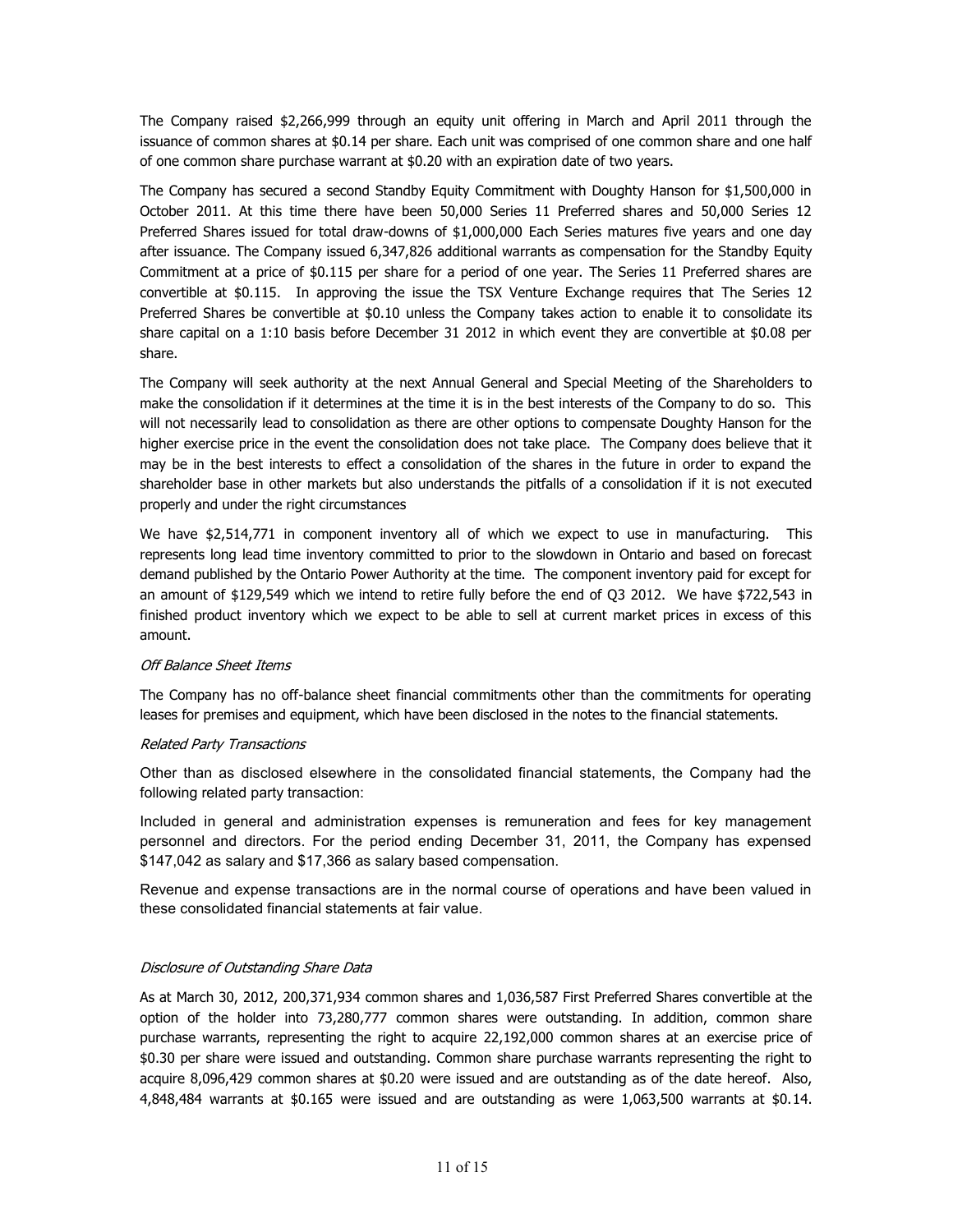Additional warrants to acquire 6,347,826 common shares at \$.0115 were issued and are outstanding. As of March 30, 2012, the Company had employee stock options outstanding entitling the holders thereof to acquire up to 13,445,305 common shares of which 11,224,476 options to acquire common shares had vested. The weighted average exercise price of the vested options is \$0.19 per share.

We have indicated that we will seek approval from the shareholders to allow management to consolidate common share capital up to 1 share for 10 shares, where it deems it in to be in the best interests of the shareholders.

# **Risks and Uncertainties**

## *Going Concern*

The consolidated financial statements were prepared on a going concern basis. The going concern basis assumes that the Company will continue in operation for the foreseeable future and will be able to realize its assets and discharge its liabilities and commitments in the normal course of business.

At December 31, 2011, the Company had not yet achieved profitable operations since its inception and accumulated a deficit of \$48,872,761 (2010 - \$43,090,570) and recognized a cash flow deficiency from operations at December 31, 2011 of \$775,922 (2010 - \$2,598,062). Whether and when the Company can attain profitability and positive cash flows is uncertain. Although the lack of profitable operations and cash flow deficiency may cast significant doubt on the Company's ability to continue as a going concern, the Company had a working capital surplus of \$2,072,353 at December 31, 2011 (2010 - \$3,752,724).

The ability to continue as a going concern is dependent on completing equity or debt financings or generating profitable operations in the future in order to meet liabilities as they come due and enable the Company to continue operations. The ability to continue as a going concern may be adversely impacted by any accelerating loss of customers and any falling sales per customer. To address its financing requirements, the Company will seek financing through the issuance of common shares, First Preferred Shares and Units of STG Markets Limited Partnership. The outcome of these matters cannot be predicted at this time. Subsequent to September 30, 2011, the Company received a cash inflow of \$1,000,000 for the issuance of preferred shares.

## *Operating Losses*

We have a limited operating history. We are in the growth phase of our business and are subject to the risks associated with early stage companies, including uncertainty of revenues, markets and profitability, and the need to raise additional funding. As is common with companies at this stage of development it is likely that marketing and operating costs will exceed net sales revenues during the product launch period. Our business and prospects must be considered in light of the risks, expenses and difficulties frequently encountered by companies in the early stage of development, particularly companies in relatively new and evolving markets.

## *Market Acceptance*

Market acceptance of our products represents a challenge for the Company. While there is widespread acceptance of the core value proposition of module power optimization for the solar power industry, the advantages of our approach to power optimization are not well known and our small size and limited financial resources is a deterrent to customers. We are adjusting our strategy to address this risk through OEM, private labelling and/or licensing relationships which will provide better access to the market and alleviate customer concerns.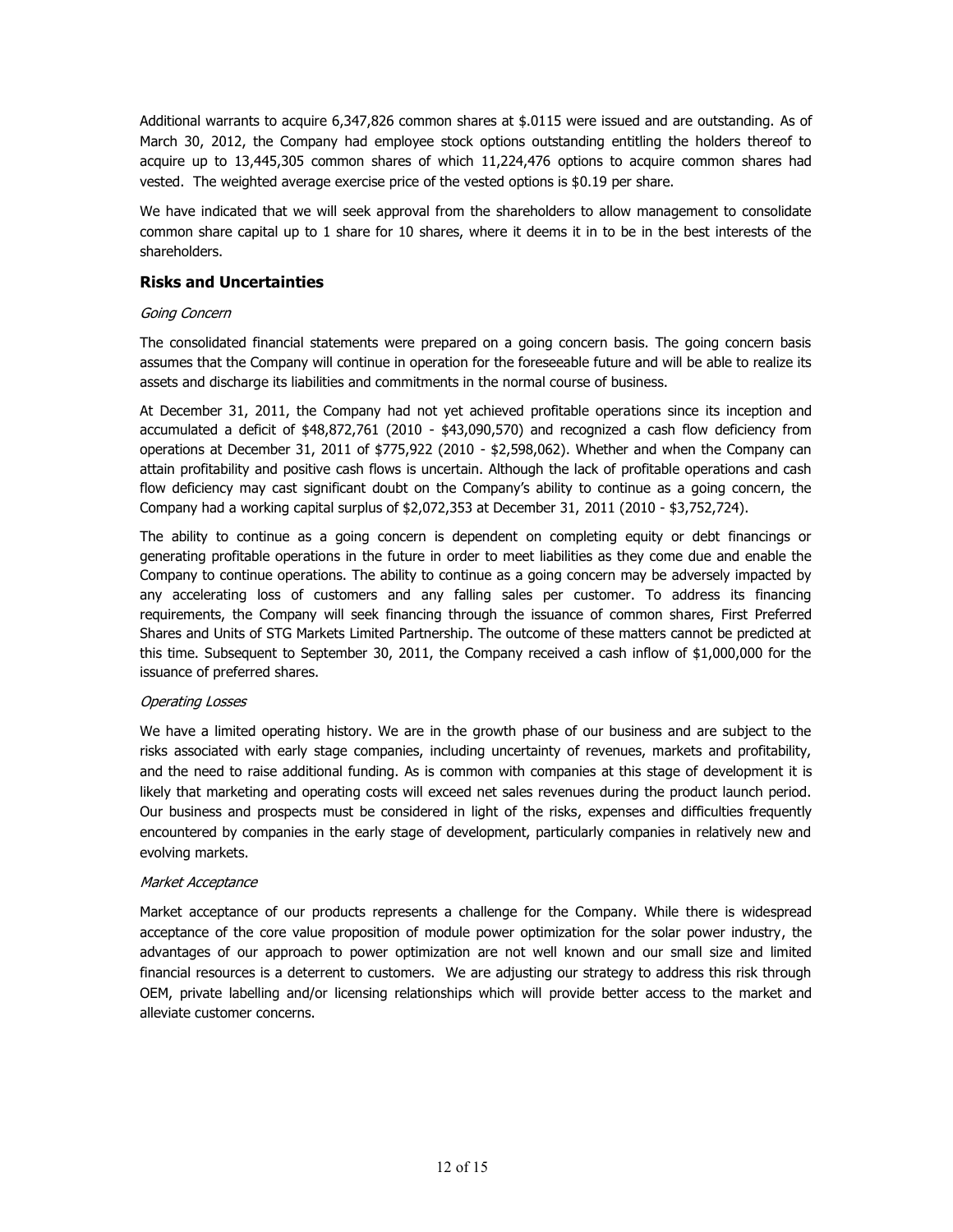## *Dependency on Government Policies*

Our business model is highly dependent on growth in the solar power industry which is in turn still dependent on continuing government support for the industry for the foreseeable future although in many markets around the world solar electricity has a comparable cost to grid pricing – a phenomenon known as grid parity which will reduce such dependence. In particular, our business model assumes that much of the growth in this industry will be for rooftop and building integrated solar power systems. In the near term, this is dependent on the structure of the incentives continuing to support these systems. If these incentives were removed or materially changed before the cost of solar electricity becomes competitive with other energy sources, the demand for our products would be materially affected.

Even with continued support for solar PV and continued high growth in the solar industry markets, demand for our products can be volatile and it is more difficult to predict the nature and scope of demand for our class of products than would be the case in a more mature environment. This makes it difficult to plan production to meet demand on a timely basis adding to the financial risk of the business. While our business model attempts to address these risks, there is no assurance that changes in market conditions will not adversely affect liquidity.

## *Competition and Technological Change*

Because we are in a highly competitive market, we may not be able to compete effectively in these markets, and we may lose or fail to gain market share. We face a large number of competitors, many of whom are larger and have greater resources than us, and we expect to face increasing competition in the future. Our competitors may develop products based on new or proprietary technology that have competitive advantages over our products.

Many of our current and potential competitors have longer operating histories, larger customer bases, greater brand recognition and significantly greater financial, sales, marketing, technical and other resources than we do. Our competitors may enter into strategic or commercial relationships on terms that increase their competitiveness. These competitors may be able to respond more quickly to changing customer demand, and devote greater resource to developing, marketing, and selling their products than we can.

Our business model is also highly dependent on market acceptance of the value propositions for our technology. Even if we are successful in gaining market acceptance for our value propositions, there is always the possibility that one of more of our competitors will develop new technology which enables the same value propositions at the same or better cost than we are able to achieve and our business would be adversely affected. It is also possible that one or more of our competitors will attempt to copy our approach and challenge the validity of our patents. While we believe that our patents and other intellectual property are defensible, there is no assurance that a court will not find to the contrary, negatively impacting the value of Sustainable Energy.

## *Manufacturing Cost Targets*

Our business model assumes that we will be able to use our low manufactured cost to penetrate target markets. Delays in reaching adequate rates and efficiencies in production could impair the profitability of our products. Our ability to produce products that are cost effective depends on reaching efficient production levels. In addition, our production process results in the wasting of materials and supplies which must be minimized to produce cost effective products.

The failure to reach adequate production levels and efficiencies would impair our ability to profitably market our products and would have a material adverse effect on our business, results of operation and financial condition. We cannot control the cost of our raw materials. Our principal raw materials are copper and steel. The prices for these raw materials are subject to market forces largely beyond our control and have varied significantly and may vary significantly in the future.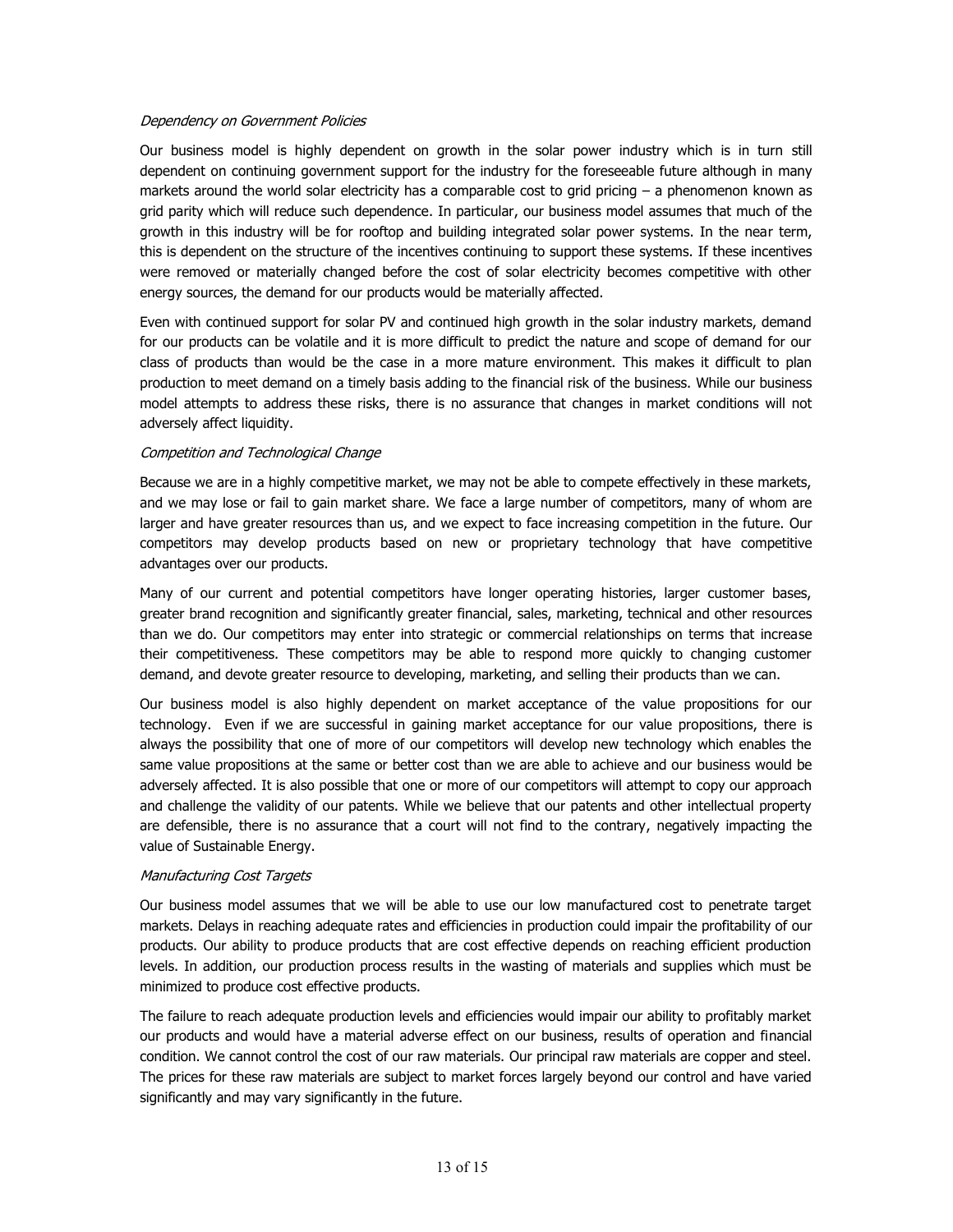We may not be able to adjust our product prices, especially in the short-term, to recover the costs of increases in these raw materials. Our future profitability may be adversely affected to the extent we are unable to pass on higher raw material or reduce our costs to compensate for such changes.

## *Operation and Supplier Risk*

At our stage of development, there is a greater than normal exposure to the risk that critical components will not be available on a timely basis, negatively impacting our ability to meet delivery commitment on sales contracts. Also with new products there is also a greater risk of failures in quality control a risk that is increased by the limited resources of the Company.

Currently, we outsource our production to a single contract manufacturer and there is a risk that it will not perform on its contractual obligations. There is also a risk that long lead times for critical components may affect production lead times.

Where possible, we address these risks through contract frustration insurance. We also actively monitor critical component suppliers to the contract manufacturer and in some cases invest to secure longer lead time items.

At this stage of our development we have greater exposure to financial loss due to a concentration of customers. This risk is exacerbated by our business strategy which is to develop multi-year multi-megawatt contracts with a few leading market players. We have in the past obtained contract frustration insurance and for Export Development Canada to protect against premature cancellation of the contract or failure to pay for product when due and we intend to continue to do so wherever possible. We also structure our supplier purchase contracts to ensure that we are not over committed to purchase products.

We intend where possible to finance a portion of our product inventory commitments with operating lines of credit. It is our intention wherever possible to obtain contract frustration insurance and to balance the production and sales so as to mitigate the financial risk to the Company to the greatest degree possible. It is possible that we will not be able to obtain such insurance in all cases or that the insurance may not fully cover the exposure to loss. Should this happen there is the potential for financial loss to the Company.

## *Foreign Exchange*

Most of our product sales are and will for the foreseeable future be made in Euros or in US dollars; whereas most of our production costs are incurred in US dollars. To date we have not hedged these transactions except in the form of cash deposits on sales and for the cost of production, and we have no immediate plans to do so. As a result there is a risk that margins will be reduced due to adverse changes in these currencies relative to the Canadian dollar.

While the risks of these actions are mitigated by our contract manufacturing strategy which enables us to easily change where we manufacture products there can be no assurance that the various government licenses and approvals or amendments thereto that from time to time may be sought will be granted at all or with conditions satisfactory to the Company or, if granted, will not be cancelled or will be renewed upon expiry or that income tax laws and government incentive programs relating to the Company's business, and the solar energy industry generally, will not be changed in a manner which may adversely affect the Company.